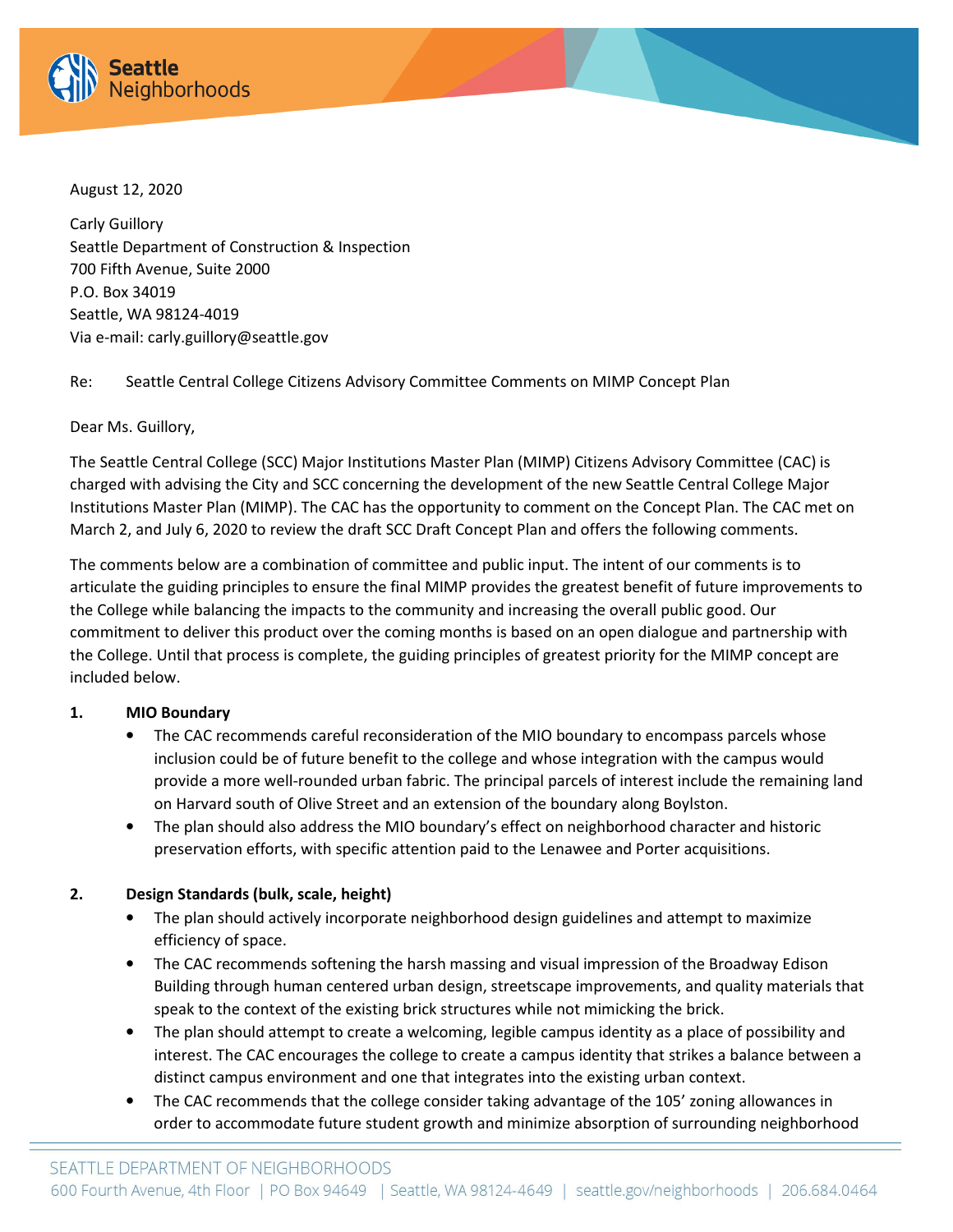land. The college should account for the harsh impacts of maximizing height on adjacent blocks while simultaneously integrating taller buildings into the surrounding environment.

### 3. Public Integration and Community Benefit

- The CAC recommends that the college engage with students, stakeholders, area residents, Black, Indigenous and people of color communities (BIPOC), and Seattle's arts community to identify broader community needs and determine how the college can reasonably accommodate those needs within the framework of the MIMP.
- The plan should address how the entire campus and especially the parking garage can better integrate with the neighborhood around it and engage the street while activating frontage through ground level retail and commercial land use.
- The plan should provide a framework for historical preservation in accordance with community needs, especially regarding the properties to be acquired west of the Broadway Edison Complex and in the southern structures that are intended for sale.
- The plan should contain special consideration for the preservation and potential expansion of performing arts space and community gathering space hosted by the college and available for use by the community. The college should closely consult with all local operators of performing arts facilities in the area, including but not limited to the operators of the Erickson Theater, the SIFF Cinema Egyptian, Broadway Performance Hall, the broader performing arts community, the Capitol Hill Arts District, patrons of performing arts community, Seattle's Office of Arts and Culture, Community Roots Housing, and the Capitol Hill EcoDistrict, in determining future use of the theater space. These are special, regional cultural assets and any decision to sell these properties, renovate them, and/or change uses must have broad input from the community.

#### 4. Public Realm and Visual Improvements

- The CAC highly recommends that the college conduct an organized design charrette to ascertain community desires and concerns regarding the visual impact of the college within the public realm. Additionally, the college should collaborate with committee members who are experienced and well versed in urban design.
- The plan should build upon the information gained in the design charette to address visual and open space improvements with special consideration for streetscape improvements, human-centered design, public art, and civic space. The CAC recommends that the college concentrate effort into breaking up the overbearing brick profile of the Broadway Edison Complex.
- The plan should prioritize the community-driven redevelopment of the under activated South Plaza and activation of the border between the main campus and Pine Street to increase porosity and pedestrian flow through the space.
- Seattle Central's campus has been used as a central node for organizing in the region. As the college considers improvements or alterations its public realm South Plaza, they should ensure the spaces are designed to support not inhibit an individual's First Amendment right to free speech.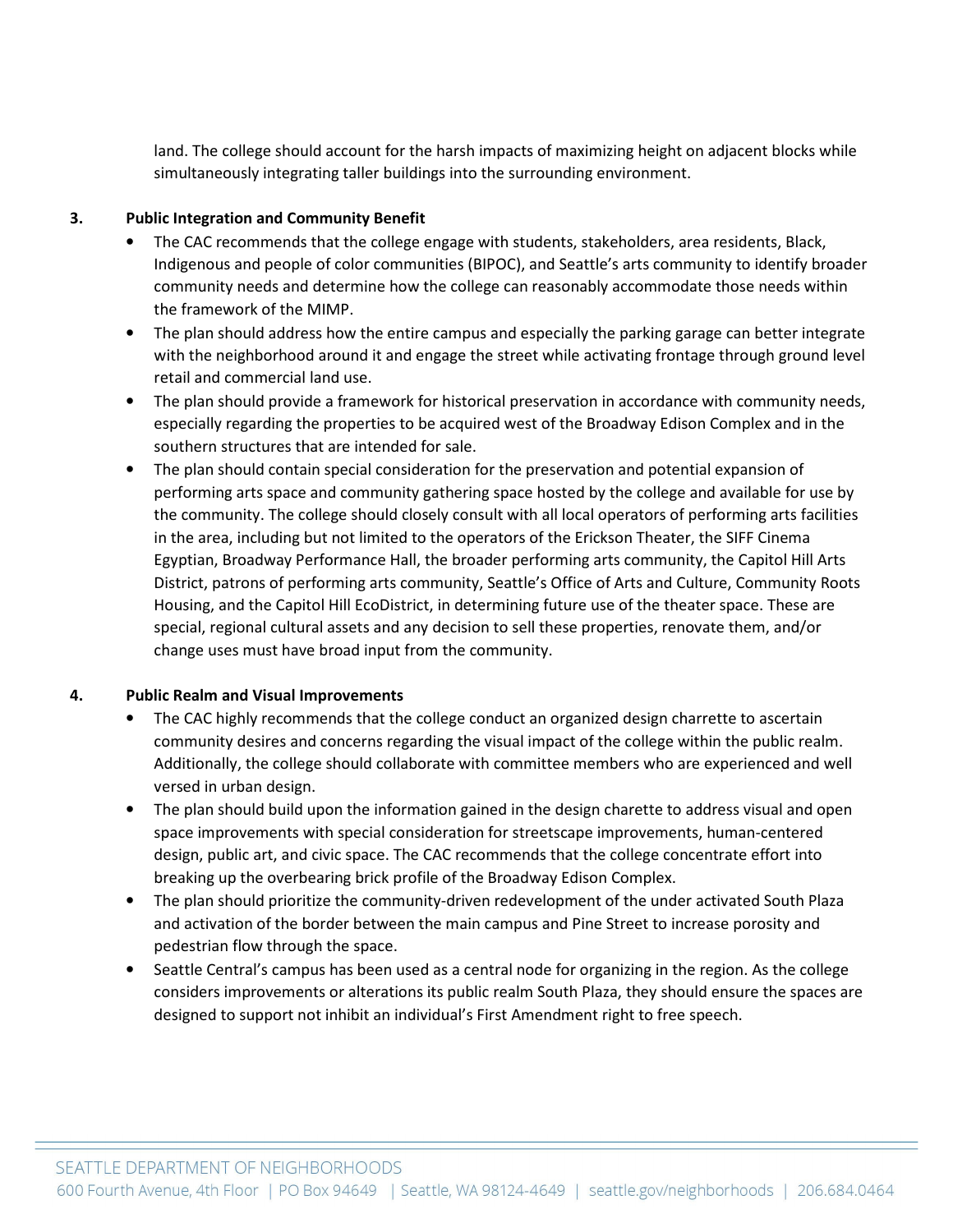### 5. Public Street Access Improvements

- The college should consider design elements to mitigate the impact of vehicular traffic along Harvard driven by the new student housing project, enhance pedestrian connections and safety along Harvard and between the campus and proposed housing.
- The plan should facilitate increased mobility and access for pedestrians, cyclists, and those with disabilities on and through campus and should better address internal circulation and flow to and between the constituent areas of campus—the northern facilities, the southern facilities, the eastern Mitchell Activity Center (MAC) building and the parking garage and student housing to the west.
- The plan should seek improved connectivity between the campus and neighboring public realm anchors including the Capitol Hill Light Rail Station, Cal Anderson Park, and the Pike Pine Corridor. Special consideration should be given to frontage of Seattle Central facilities along Harvard, Pine, the connections between the MAC and Cal Anderson along Nagle, as well as the connection between the student housing and the parking structure on Harvard.
- The CAC recommends that the college study the effects of rideshare applications on transportation within the MIMP boundary and provide its findings to the committee for greater clarity and understanding. The CAC recommends against the use of pedestrian bridges for either internal circulation or external connectivity across the street on the grounds of cost and the social damage that overpasses exert by removing pedestrian traffic from ground level pathways.

# 6. Transit Access and Parking

- The college should conduct a study to determine if a private entrance from the college to the Capitol Hill Light Rail Station is feasible. The efficacy of such a proposal would require consideration and further examination by the CAC
- The CAC would like to better understand current parking demand and the outcomes of current commute trip reduction efforts before providing further comment on the need for new parking facilities.
- The current above ground parking facility does not function well from an urban design perspective. Thus, the CAC requests to be briefed further on massing and design plans for the new parking facility in order to examine the impacts that large parking structures will have on the neighborhood and traffic flow.

# 7. Student and Employee Housing

- The CAC recommends that the college conduct a cost analysis to determine if it is financially feasible to acquire existing structures along Boylston and Harvard for future retrofitting into student housing on the grounds of historical preservation and managing the transitions between higher density zones and lower density zones in the neighborhood.
- The CAC applauds the college for considering student housing needs and supports the proposed concept to build student housing within the MIO.
- The college should also consider the housing needs of its workforce with a focus on meeting the needs of its lowest wage workers. Providing affordable housing opportunities for employees within close proximity of campus would reduce the need for onsite parking, minimize traffic and air pollution impacts, reduce the college's carbon footprint, and ensure that the college's workforce can thrive.